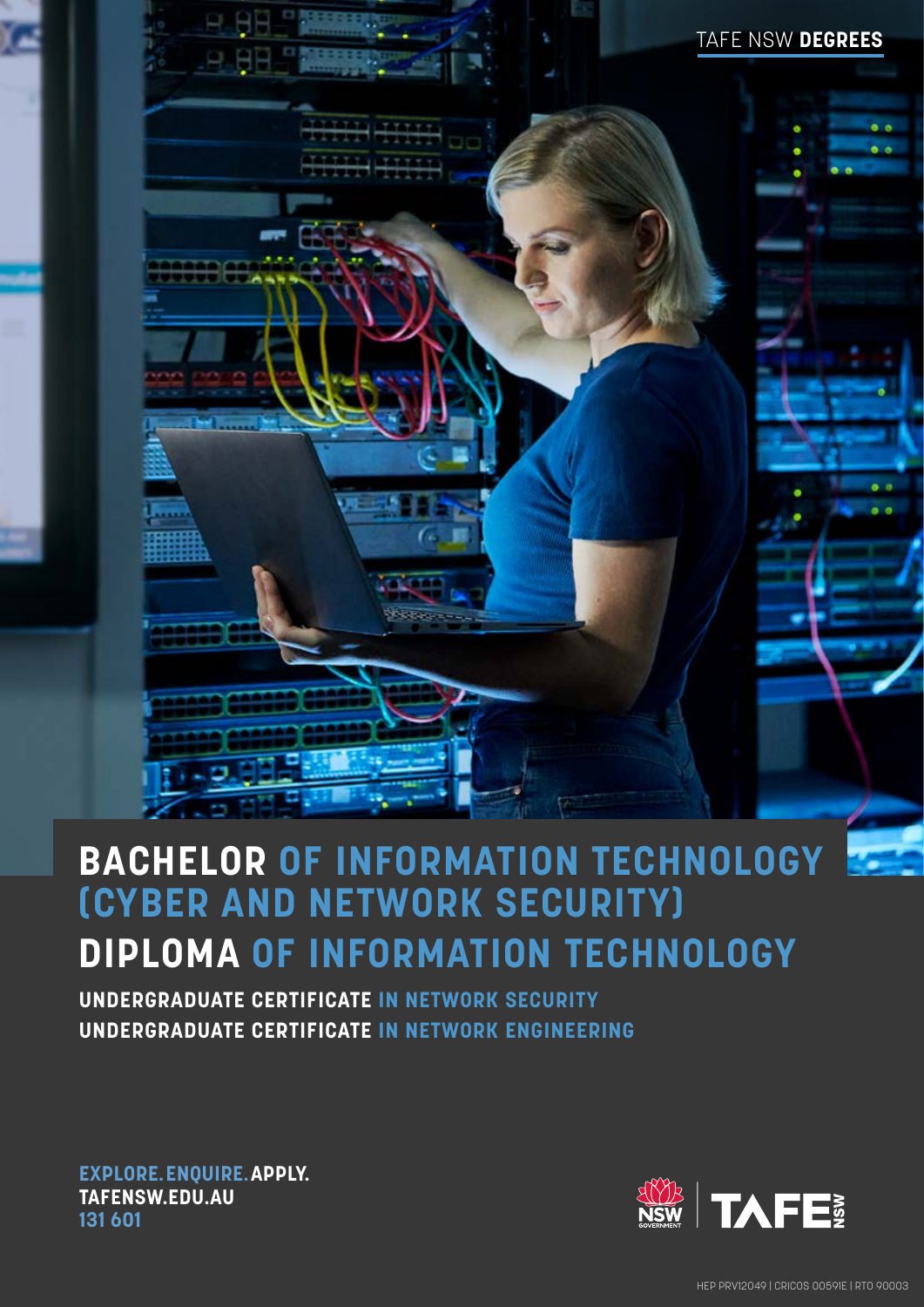## **BACHELOR OF INFORMATION TECHNOLOGY (CYBER & NETWORK SECURITY)**

Course Code: HE20524

Learn how to protect the security of data and information and develop solutions for the management and protection against the threat of cybercrime.

Cybercrime is a growing threat to Australian business, consumers and government. Every day we rely on digital systems and networks to communicate, transact and to store sensitive data. This has created an unprecedented demand for professionals who can secure and monitor IT systems and protect personal and organisational privacy in cyberspace.

This three-year degree will prepare you for employment as a network security specialist in this fast-growing and dynamic industry. Developed in close consultation with industry, this degree has a strong applied focus, where you will learn through projects with the help of teachers who are industry leaders in the field.

The Bachelor of Information Technology (Cyber & Network Security) has been developed in close consultation with industry and prepares students to sit for recognised industry certifications (such as Cisco CCNA and CCNP).

On successful completion of this course you will be qualified to work in a range of network security, cyber security and data security management roles.

### **COURSE REQUIREMENTS**

The Bachelor of Information Technology (Cyber & Network Security) requires you to complete 24 subjects and a total of 240 credit points.

## **DIPLOMA OF INFORMATION TECHNOLOGY**

Course Code: HE20526

The Diploma of Information Technology is also available to study, requiring you to complete eight subjects and 80 credit points.

The diploma course is comprised of all the first year subjects studied in the degree, and can be completed in one year of full time study. Graduates of the diploma course will be able to apply for entry level IT positions. Alternatively they can continue their studies with direct entry into second year of the bachelor course.

#### **STUDY MODE AND DURATION**

Three years full time or part time equivalent

#### **COURSE DELIVERY LOCATIONS**

#### **Bachelor:**

- TAFE NSW Meadowbank
- **TAFE NSW Liverpool**

#### **Diploma:**

▪ TAFE NSW Meadowbank

#### **ENTRY REQUIREMENTS**

All applicants will be invited to a pre-admission interview prior to being offered a place in this course. All applicants will also have to submit a 500 word essay outlining their motivation to study and work in the field.

**Domestic applicants** must have completed:

- the NSW HSC or equivalent with HSC level maths, or
- a Tertiary Preparation Certificate, or
- a Certificate IV or higher qualification

If you do not have HSC mathematics you may be required to undertake a bridging program or preparatory mathematics course. If you do not meet the entry requirements, you can apply under special admission provisions (such as mature age or disadvantage). You will be required to submit documentation to support your application for special admission.

**International applicants** applying for admission, must have an overall IELTS score of 6.5 (with no band less than 6.0). International applicants applying for admission into the diploma must have an overall IELTS score of 5.5 (with no band less than 5.0). The IELTS test must have been completed in the last two years.

#### **TUITION FEES**

#### **Domestic students:**

\$1,310 per 10 credit point subject \$10,480 indicative diploma course fee \$31,440 indicative full bachelor course fee

#### **International students – Bachelor:**

\$2,540 per 10 credit point subject \$60,960 indicative full bachelor course fee

#### **International students – Diploma:**

\$2,950 per 10 credit point subject \$23,600 indicative full diploma course fee Diploma students receive an additional 5 hours per week of tuition support



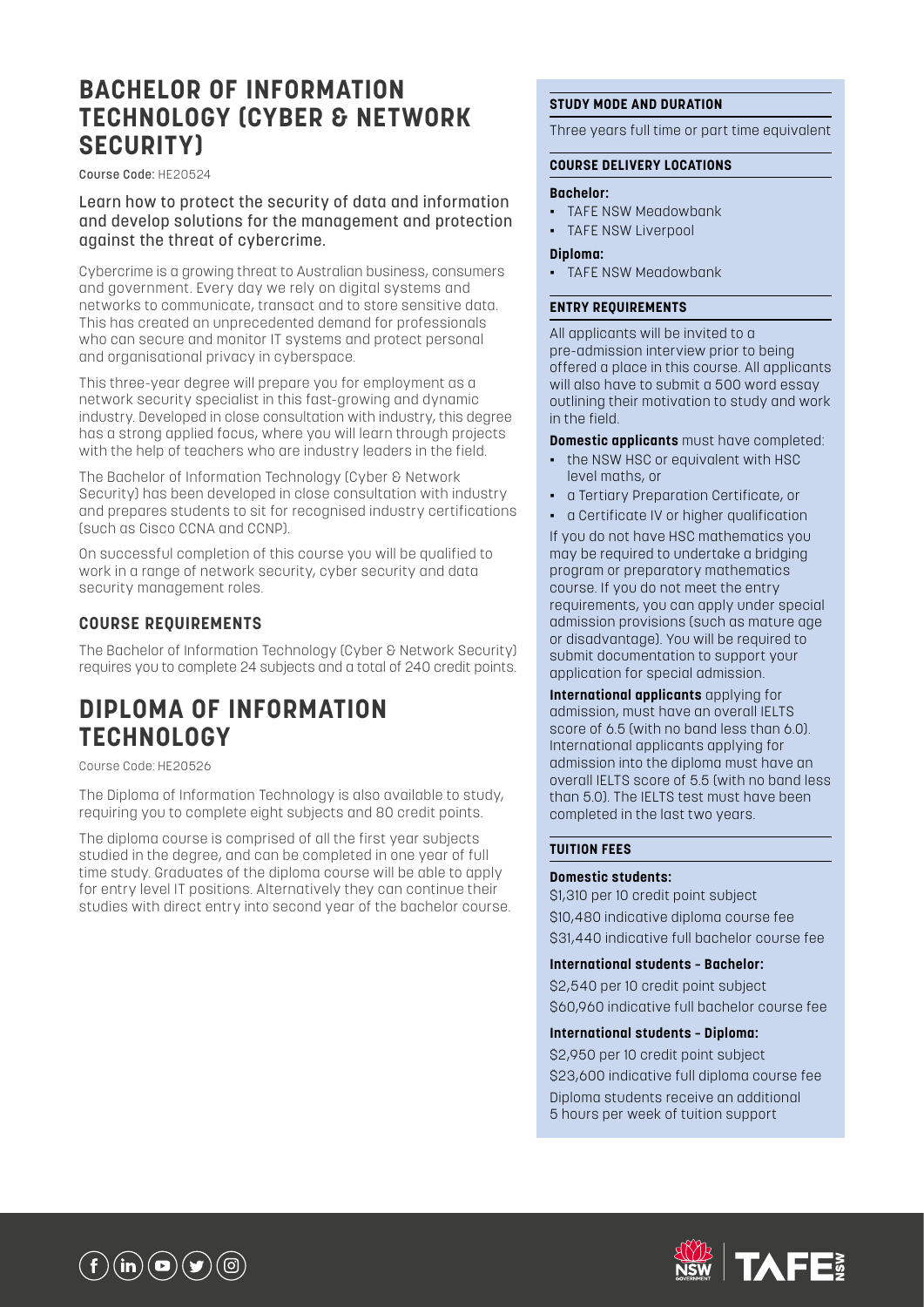#### **COURSE STRUCTURE**

This structure is the typical study pattern for a full time student. Availability of electives and the study pattern is determined by the location. All subjects are worth 10 credit points (CP), 240 credit points are required to complete this course. The Diploma of Information Technology requires the completion of all Year 1 subjects.

#### **YEAR 1 - LEVEL 100: FOUNDATION SKILLS**

| <b>SEMESTER 1</b> |                                       |
|-------------------|---------------------------------------|
| ITICT102A         | Introduction to Programming           |
| <b>ITICT103A</b>  | Internetworking 1                     |
| <b>ITICT108A</b>  | Introduction to Cyber Security        |
| ITPRD102A         | Communication for the IT Professional |
| <b>SEMESTER 2</b> |                                       |
| <b>ITICT104A</b>  | Internetworking 2                     |
| <b>ITICT107A</b>  | Introduction to Databases             |
| <b>ITICT109A</b>  | Virtualisation                        |
| ITPRD103A         | Professional Issues in IT             |
|                   | YEAR 2 - LEVEL 200: DEVELOPMENT       |
|                   |                                       |
| <b>SEMESTER 1</b> |                                       |
| <b>ITICT208A</b>  | Advanced Internetworking              |
| <b>ITNET203A</b>  | Network Security                      |
|                   |                                       |

|                   | Plus one level 200 elective               |
|-------------------|-------------------------------------------|
| ITPRD205A         | Project Management                        |
| ITNET205A         | Network Automation                        |
| ITNET202A         | <b>Enterprise Security</b>                |
| <b>SEMESTER 2</b> |                                           |
| <b>ITPRD206A</b>  | Critical Thinking for the IT Professional |
| ITNET204A         | Introduction to Cryptography              |

#### **YEAR 3 - LEVEL 300: SYNTHESIS**

| <b>SEMESTER 1</b> |                                            |
|-------------------|--------------------------------------------|
| ITNET302A         | Advanced Network Security 1                |
| ITNET310A         | Software Defined and Programmable Networks |
| <b>ITNET311A</b>  | Major Group Project                        |
|                   | Plus one level 300 elective                |
| <b>SEMESTER 2</b> |                                            |
| <b>ITICT302A</b>  | Secure Programming                         |
| <b>ITNET312A</b>  | Major Individual Project                   |
| ITNET313A         | Cloud Computing                            |
|                   | Plus one level 300 elective                |

#### **ELECTIVE BANK**

| <b>LEVEL 200</b> |                                       |
|------------------|---------------------------------------|
| ITPRD203A        | Knowledge Management                  |
| <b>ITPRD204A</b> | Future eTrends and Issues             |
| <b>ITICT202A</b> | Wireless Networks                     |
| <b>ITICT206A</b> | Machine Learning                      |
| <b>ITICT207A</b> | Fundamentals of Computer Science      |
| <b>ITDAT202A</b> | Data Infrastructure Engineering       |
| <b>LEVEL 300</b> |                                       |
| <b>ITICT303A</b> | Distributed Computing                 |
| <b>ITNET301A</b> | Mobile Computing and Security         |
| <b>ITNET305A</b> | Emerging Technologies Security        |
| <b>ITNET307A</b> | National Data Infrastructure Security |
| <b>ITNET309A</b> | Computer and Network Forensics        |
| <b>ITDAT301A</b> | Big Data and Advanced Data Concepts   |
|                  |                                       |

#### **TERMS AND CONDITIONS**

This document is intended as a general guide only. Information in this document is current as of September 2021. Prospective students should contact TAFE NSW for more information, and to confirm admission requirements and availability of courses. Note that tuition fees are reviewed annually and are subject to change. For current fee information visit: **[tafensw.edu.au/degrees/](https://www.tafensw.edu.au/degrees/applying-and-fees/fees-and-payment) [applying-and-fees/fees-and-payment](https://www.tafensw.edu.au/degrees/applying-and-fees/fees-and-payment).** Fees payable by the student are the tuition fees valid for that semester, and not the tuition fees that were in place the first time the student enrolled. Additional fees may be payable for equipment and resources.